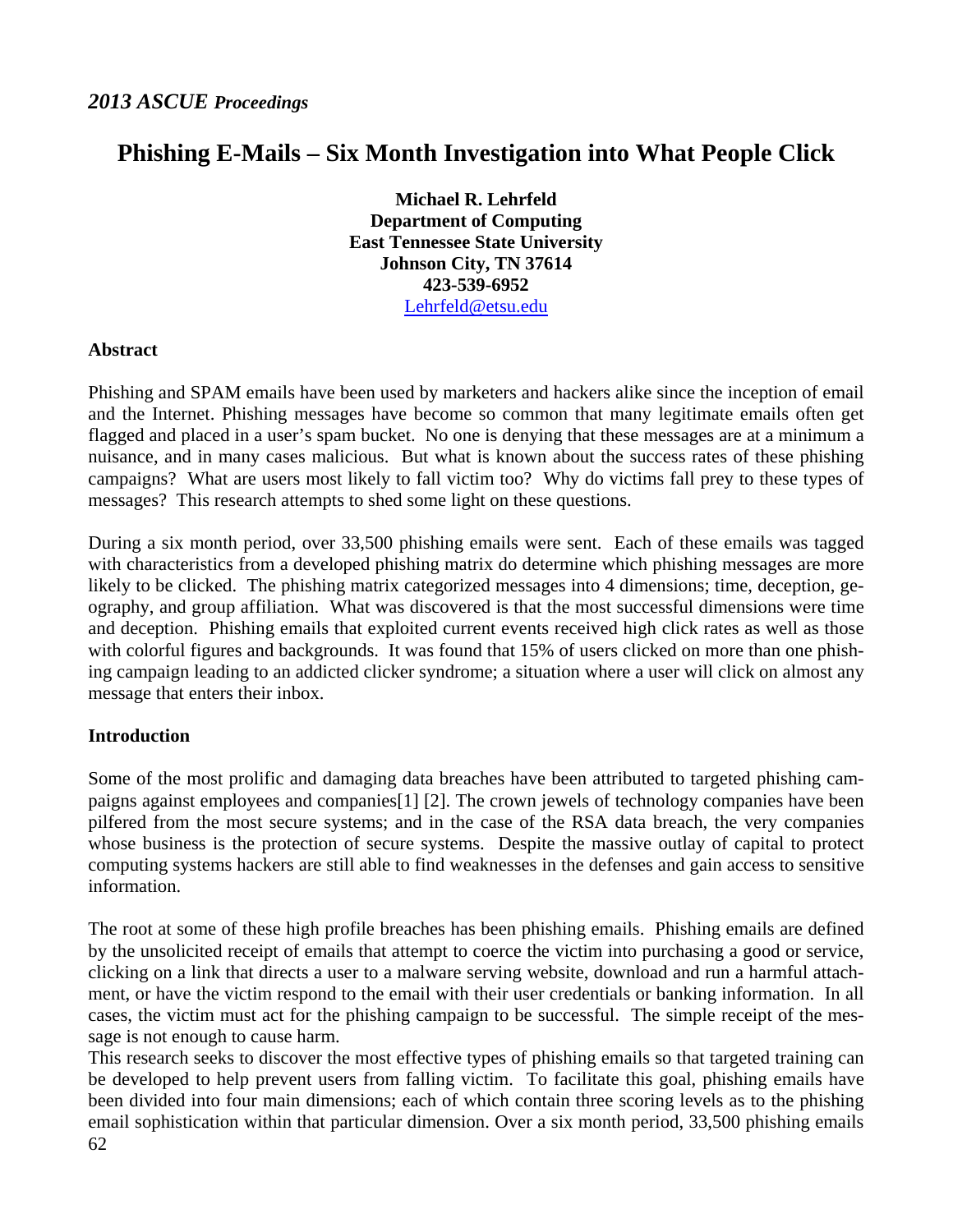were sent to employees of a large company. Twelve phishing campaigns were successfully delivered while four were rejected because of technical issues with the organizations spam filters. Over the testing period, 1396 phishing emails were clicked by the users.

To protect the identity of our population, all email addresses and identifying information has been obfuscated. The remainder of the paper is composed of a summary of the current state of phishing detection and prevention techniques, the methodology that was used in the development of the phishing dimensions and the Phishing Matrix, an overview of the phishing architecture used to send the phishing emails, a discussion of the results of the 12 phishing campaigns, and finally a conclusions and future works section.

## **Literature Review**

Phishing and SPAM emails have been a by-product of the Internet age since its inception. Unsolicited emails selling discount medical cures, promises of wealth, and scare tactics have been some of the strategies that spammers employ to get unsuspecting users to click on their emails. The proliferation of email in both the business and personal environment as a primary vehicle for communication just enlarges the victim pool for spammers. Some accounts place the global internet email address pool at over 3 billion with an anticipated additional 1 billion new accounts by 2017 [3].

The global email numbers continue with staggering volume. On average, over 120 billion email messages are sent daily [4]. Radicati [3] estimates that each email account is responsible for over 100 emails per day. This amount of communication demonstrates the reliance of the medium in modern life. It also represents an easy medium to exploit by hackers.

Many attempts have been made to prevent phishing emails from ever reaching the inbox of users. The spam botnet research [5] examined the characteristics of over 50 million spam messages to ascertain campaign duration and depth. This research discovered a sophisticated relationship between phishing campaigns and the botnet workloads. This complex interworking leads to more intricate spam blocking infrastructure to protect the end users. The work of Chang et al. continues the investigation to defending against web based attacks; including phishing [6]. In their work, the researchers utilize honeypot techniques and web site blacklisting and analyze their effectiveness in disrupting internet attacks. What can be drawn from these studies, and others like it [7], is that blocking 100% of phishing emails is currently an impossible task.

The following section discusses the development of the phishing matrix that is used to categorize phishing campaigns and their content.

## **Methodology**

Assuming that some phishing emails make it to their destination, this research sought to examine what, if any, characteristics made particular phishing emails more or less likely to be clicked on. Relying on the user base to give an accurate account of why they have fallen victim to phishing emails gave some insight into the problem. A 2010 study by the Messaging Anti-Abuse Working Group (MAAWG) [8] surveyed 3700 people about how they determined if an email was legitimate or a phishing attempt. The top indicators were 1) sender's address (73%), 2) subject (67%), unusual language (53%), content of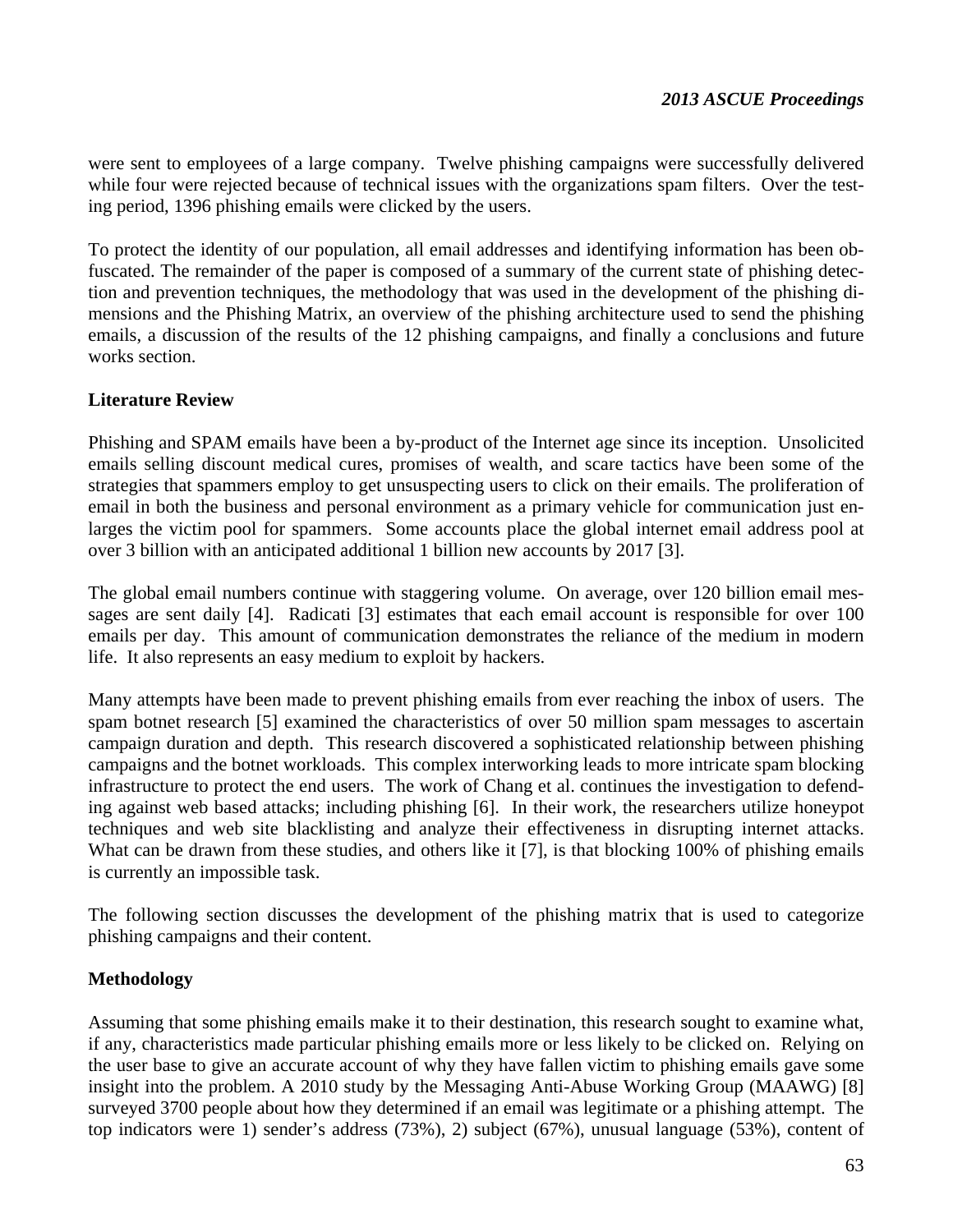the message (53%), salutation (46%), spelling and grammar (43%), and visual cues in the message (30%). The MAAWG study also discovered that over 11% of the respondents had clicked on phishing emails in the past. It was these self-reported triggers that the phishing matrix was built from and elaborated upon.

Using the MAAWG study as a starting point, the phishing matrix was developed. It included four general dimensions (or categories) of phishing emails. Each dimension contains three attributes that measure the severity of the applied dimension. The reminder of this section discusses the four phishing dimensions and their associative attributes.

### *Group Affiliation Dimension*

The first phishing dimension that is examined is group affiliation. This dimension targets a victim's identity with a particular sub-group. The purpose of this measure is to determine if targeted phishing campaigns that associate with common groups need further investigation. Group affiliation content is focused on broad, well established populations. Types of group affiliation phishing campaigns would be "all retirees", "all parents", or "healthcare recipients".

Within this dimension, there are three attribute levels employed; low, medium, and high. In order for a message to be classified as 'high' the content of the message must explicitly reference a group type (e.g. all .EDU users, all Medicare recipients). Medium classification implies an association with the target group while low removes all group markers. This classification may limit the potential users that would click on the spam but yield a higher click rate within the classification.

### *Deception Dimension*

Phishing, by its nature, is a deceptive practice. However, this dimension is focused strictly on the technical sophistication of the phishing campaign. The majority of email users self-identify with being 'somewhat', 'very experienced', or 'expert' when asked about their knowledge of Internet security [8]. This dimension seeks to challenge those findings by using simple HTML tables in phishing messages.

The deception dimension was divided into three attributes of low, medium, and high. Low represented no deception at all. The *From* address was not obfuscated and no graphics or coloring were used. The medium attribute incorporated some color or figures and minor changes to the URL were used but remained primarily unchanged from the low attributed message. The high attribute attempted to trick the user by presenting the *From* address as legitimate, using more complex figures and coloring, or altering the URL in a more complex manner. The salutation and closing of the message may also have been more familiar to the user rather than a generic one.

### *Geographic Dimension*

Classifying phishing campaigns with the geographic dimension utilized the victim's affinity with a geographic area. This dimension examined if a user received a phishing email that referenced a location that they were familiar with, would they be more likely to fall for it? This research utilized the fact that the target population of this study was mostly isolated to 30 mile radius.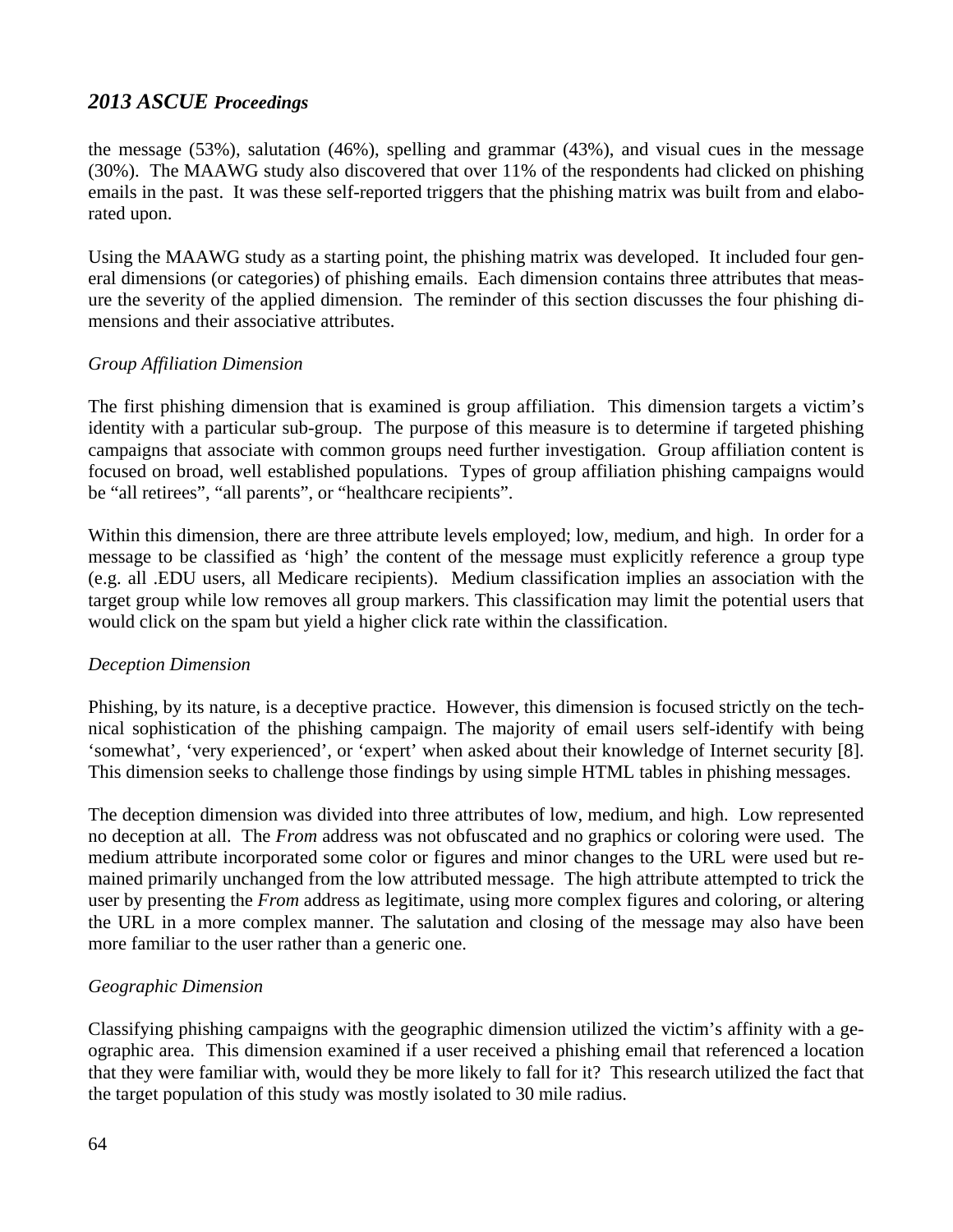A three point scale is again used with the low, medium, and high attributes. The low attribute refers to the absence of any mention of a geographic element in the message. The next level of the geographic attribute is medium. This attribute is defined by a larger area than the high attribute and encompasses language such as USA, England or France. The high attribute refers to a highly recognizable geographic location by the recipient of the phishing message. This type of message contains language such as "the best car dealership in the North East" or "everyone living in East Tennessee should be aware of this". The geographic attribute is bound by regional elements as the most specific area in this study. It was determined that using a city was too close to spear phishing and thus not included.

#### *Time Dimension*

The Time dimension examined click rates of messages that incorporated current events. Time is the primary motivator for action in this phishing messages. This dimension is categorized by either 'countdown' events like "you have 3 days until your email is deleted" or current events such as "Payton Manning set to retire" being sent just after the 2014 Super Bowl.

Attributes of the Time dimension are in the three point scale of low, medium, and high. The low attribute is applied when the phishing email is devoid of any reference to time. An example of this is a message asking the user to click on a link to see pictures of cute kittens. The medium level time attribute includes an indirect reference to time as a motivator. Time is not explicitly stated but the context of the message relays a time component. An example of this type of spam would be a spam message about textbook leasing at the beginning of a term. The high attribute occurs when there is an overt and direct reference to time as a motivator for clicking. Examples of these include countdown content like password resets within 7 days, or messages about Christmas or other holidays.

### **Phishing Architecture**

This section discusses the anatomy of the emails that are sent to the targets, how the emails are tracked, and how reporting is generated using the email architecture established in this section. The emails are constructed in a way to ensure the most effective reporting and tracking possible.

The email architecture consists of a combination of XML and HTML. The XML is used to create embedded tags that allow each campaign to be tracked individually. Each email is given either a low, medium, or high XML tag to help distinguish it from the other urgency levels within the phishing matrix. The emails are individually named as well using a convention like: fc11g01. This denotes which campaign it is and which urgency level as well. For example, campaign 11 would consist of 3 different emails with the following naming convention: fc11g00, fc11g01, fc11g02. The incremental value, within the name, denotes the urgency level or complexity of the email (fc11g01, would be campaign 11 with urgency level medium). The campaign attributes are also included within the email to track emails based on which dimension they fit in. See section 3 for a discussion of the phishing dimensions.

To protect the identity of the phishing email recipients, all email addresses are uniquely hashed prior to the message being sent. This allows for the insertion of a unique ID (GUID) for every user, for every campaign, in the emails. The format for the link phishing victims' click takes the form in Figure 1. Using the unique GUID ensures that if the emails are coopted or the web server is compromised, no identifiable information can be obtained.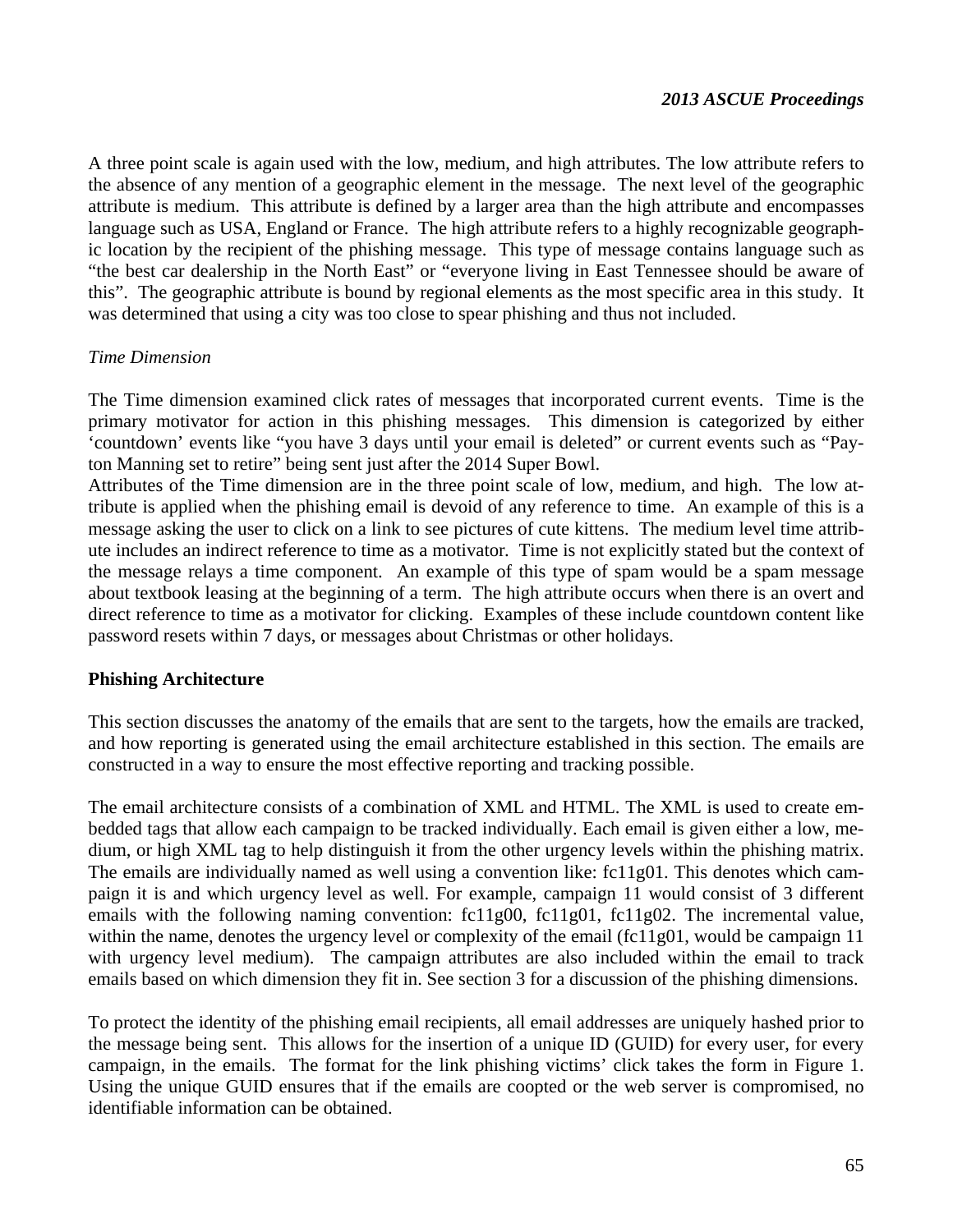| http://retirement.albybum.org/fc21g01/?b580015f20674154a09b81b063438460 |                    |  |  |  |  |
|-------------------------------------------------------------------------|--------------------|--|--|--|--|
| Unique GUID                                                             | Campaign Iden- URL |  |  |  |  |
|                                                                         | tifier             |  |  |  |  |

Figure 1. Phishing link construct.

The HTML portion of the email is used to house the content that is being sent to a target. This includes: subject, content, inline CSS, and various HTML tags. When the email is created, depending on the level of urgency, subject lines can be modified for each email within each campaign. This allows for the raising and lowering of suspicion within the email itself. Content and visual styling can also be modified for each email within a campaign to make it more attractive to targets.

For each campaign, 3 phishing emails are created that are divided up into low, medium, and high urgency levels. This allows for 3 modified versions of the same email to track different responses based on style or wording within the email itself. As the email increases in urgency the complexity increases as well. The victims are divided up into 3 equal bin. This allows for two important measures; 1) specific modifications to a base phishing email to test only one dimension and, 2) decreases the probability that people in close physical proximity don't receive the exact same phish. For each campaign the emails are shuffled amongst the targets to ensure that the same group did not get the same level each time.

When an email is sent, the content of the email, including the XML file itself, is stored in a database. This database maintains a record of when the emails were sent, and the content within each email. This database resides on the web server and does not contain any identifying information about the recipients of the phish.

The reporting of the data captured from the spam clickers is broken up into a csv file using a Python script. Once the data has been captured, the script is run against the captured database. Using the XML tags mentioned above a csv file is produced that breaks each click into components. An example of different components would be time of day, browser type used, and the user's email address. At the moment when the report is created using the Python script, the target's GUID merges with the target's actual email address. Prior to this engagement, the target's name and email address are kept separate from each other by residing on two separate servers.

The implementation and testing of the spam matrix falls into three subsystems. These are discussed in further detail in the following subsections; 1) storage and tagging phishing messages, 2) sending and tracking phishing messages, and 3) reporting.

## *Phish Message Categorization Recording Method*

The phishing message creation processes begins by storing the messages in an XML schema that contains the tags and overall structure of the email. This XML document encompasses HTML and inline CSS for styling. For each XML document there exists only one email, so one file equals one email. This allows for multiple messages to be developed in parallel as well keeping a history log of every email that is sent out. This architecture reduces the overall amount of code required to interact with the email, since each email is similar. Only the email content and tags need modification.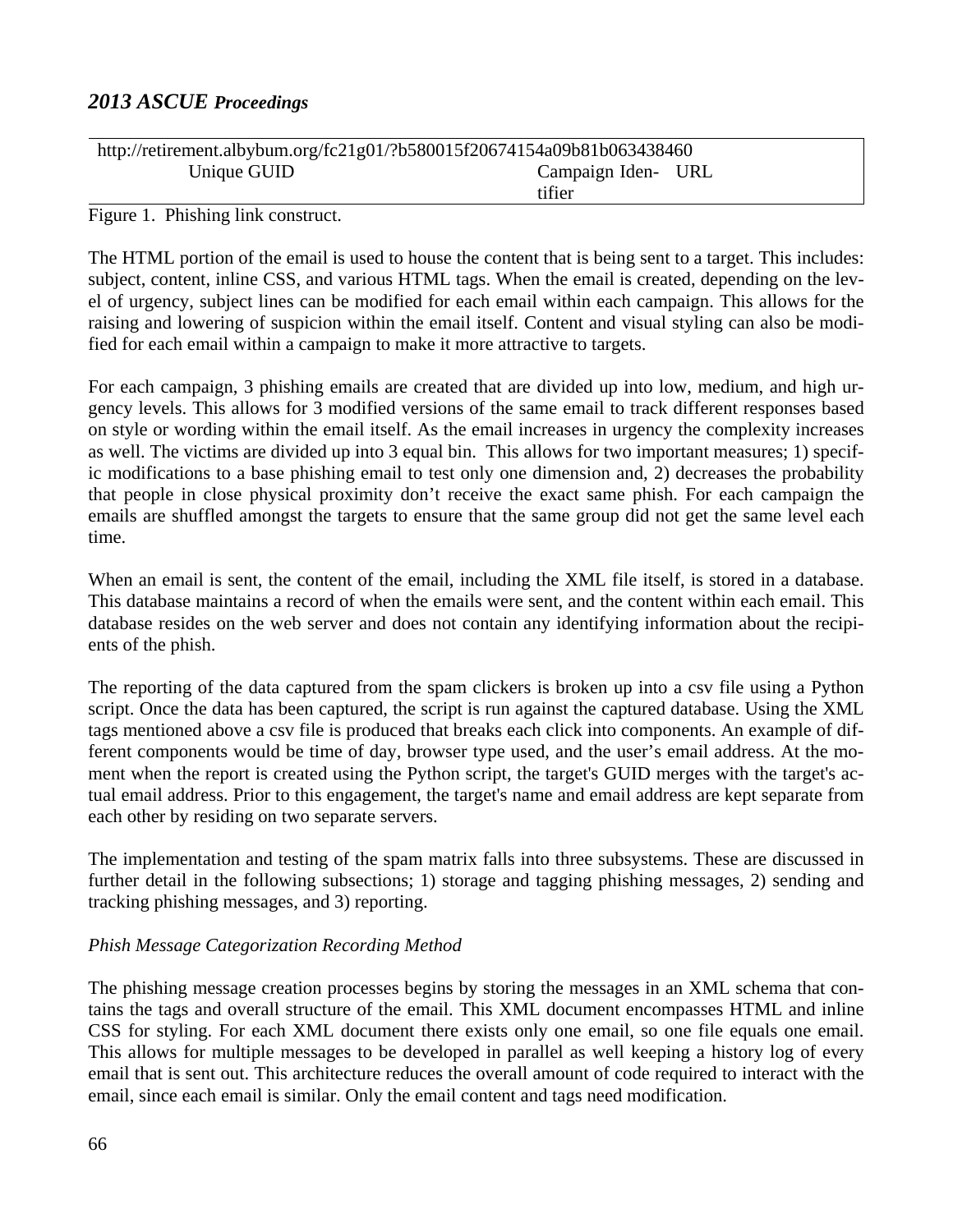To document the schema and to gain better recording of the data, the XML schema is broken down into metadata tags. The first metadata tag is the Title; this simply describes the nature of the email so it can be differentiated from the other emails. The second metadata tag is the Author; this exists to track the person responsible for creating the actual email. The third metadata tag is the Date; this describes the date in which the email was created by the previously mention author. Last is the Matrix tags; this encompasses various tags that are used to actually track the clicks in a campaign.

The next schema that is defined is the email data schema. The email data schema defines the actual email itself and is broken down into its appropriate categories. The first category is the Subject; this is simply the subject of the email. The second category is the Body; this is where the message content resides. The Body tag also holds the links in which the target would click. The third category is the From Address; this is the address in which we want the email to appear to come from. The From Address would ideally relate to the content of the body. Last is the Fake SMTP server; this is the server in which we use to show where the actual email came from. Once again, this can be anything but ideally it should relate to the topic of the email.

The XML document modification process can be quite complex at times. Therefore, certain fail safes have been put into place to accommodate for human error. In terms of the XML document, a separate Python script has been created to validate the layout to ensure that it meets the predefined schema. If the schema is not validated, the sending script is stopped, and the email is not sent to ensure data integrity.

### *Sending Phishes*

The emails are sent via a python script that queries the target database. It sends the emails to the appropriate target groups (group 0, group 1, group 2), defined by the user, when the user executes the python script. There is a collection of Python scripts responsible for taking an XML spam message and sending it to a group of targets. There are three main scripts:

33. Script for creating the admin database. All data is stored in a SQLite database. A database represents a collection of spam campaigns. This Python script creates all database tables needed for send‐ ing spam campaigns.

34. Script for loading targets into the database, as well as grouping them for campaigns. The number of groups is specified when the database is created. New targets can be added at any point in time—this will not break reporting. Additional information may be included about targets for reporting purposes.

35. Script for sending the emails. This script takes an XML phishing message and sends it to a specified group. The email's subject, from field, and body are templates, and may contain placeholders that pull information from the target's information. For each email sent, a GUID is generated to uniquely couple the target and email sent.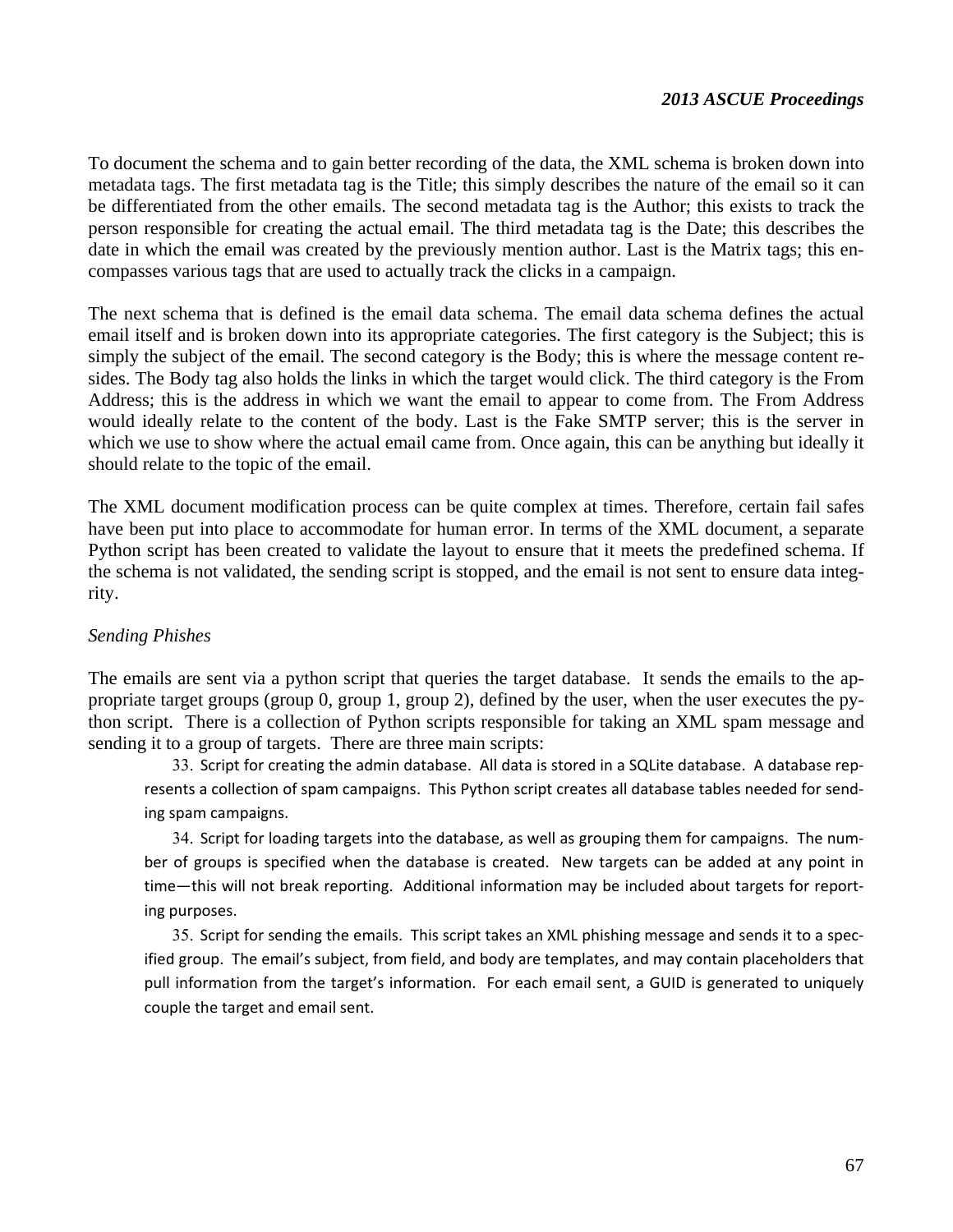## *Tracking Phishes*

The phishing email is built to be tracked using the XML schema described above. Within this XML document, XML tags are used to allow for the campaign to be linked back to the target who clicked it. The XML tags are also used to track the amount of clicks, the campaign, the content sent, metadata, and the GUID. The GUID provides a way to link the email back to the target who clicked the link.

The modular approach to the phishing system has allowed the transmission of some sophisticated emails. As privacy is a top concern in this research, the ability to physically separate the user's email addresses from the web server is paramount to this project moving forward. Even if the public facing web server is compromised, the identities of the recipients is still not in jeopardy. The following section will discuss the results of the phishing campaigns followed by a conclusions section.

## **Results**

Over 33,500 phishing emails were sent during a six month period that saw 1,396 of those messages clicked. The 33,500 phishing emails were broken into 12 different campaigns across the phishing dimensions. Table 1 and Figures 2 and 3 presents the general breakdown of clickers by campaign.

| <b>Campaigns</b>   |     | Deception Geographic Group |     |      | <b>Time</b> Grand Total |
|--------------------|-----|----------------------------|-----|------|-------------------------|
| fc01               |     |                            | 113 |      | 113                     |
| fc03               |     |                            |     | 122  | 122                     |
| fc04               |     |                            |     | 169  | 169                     |
| fc06               |     |                            |     | 166  | 166                     |
| fc08               |     | 50                         |     |      | 50                      |
| fc09               | 221 |                            |     |      | 221                     |
| fc10               |     |                            |     | 315  | 315                     |
| fc11               | 239 |                            |     |      | 239                     |
| fc12               |     |                            |     | 340  | 340                     |
| fc13               |     |                            |     | 106  | 106                     |
| fc20               |     | 188                        |     |      | 188                     |
| fc21               |     |                            | 31  |      | 31                      |
| <b>Grand Total</b> | 399 | 229                        | 139 | 1080 | 1396                    |

Table 1. General statistics about phishing campaigns and click rates.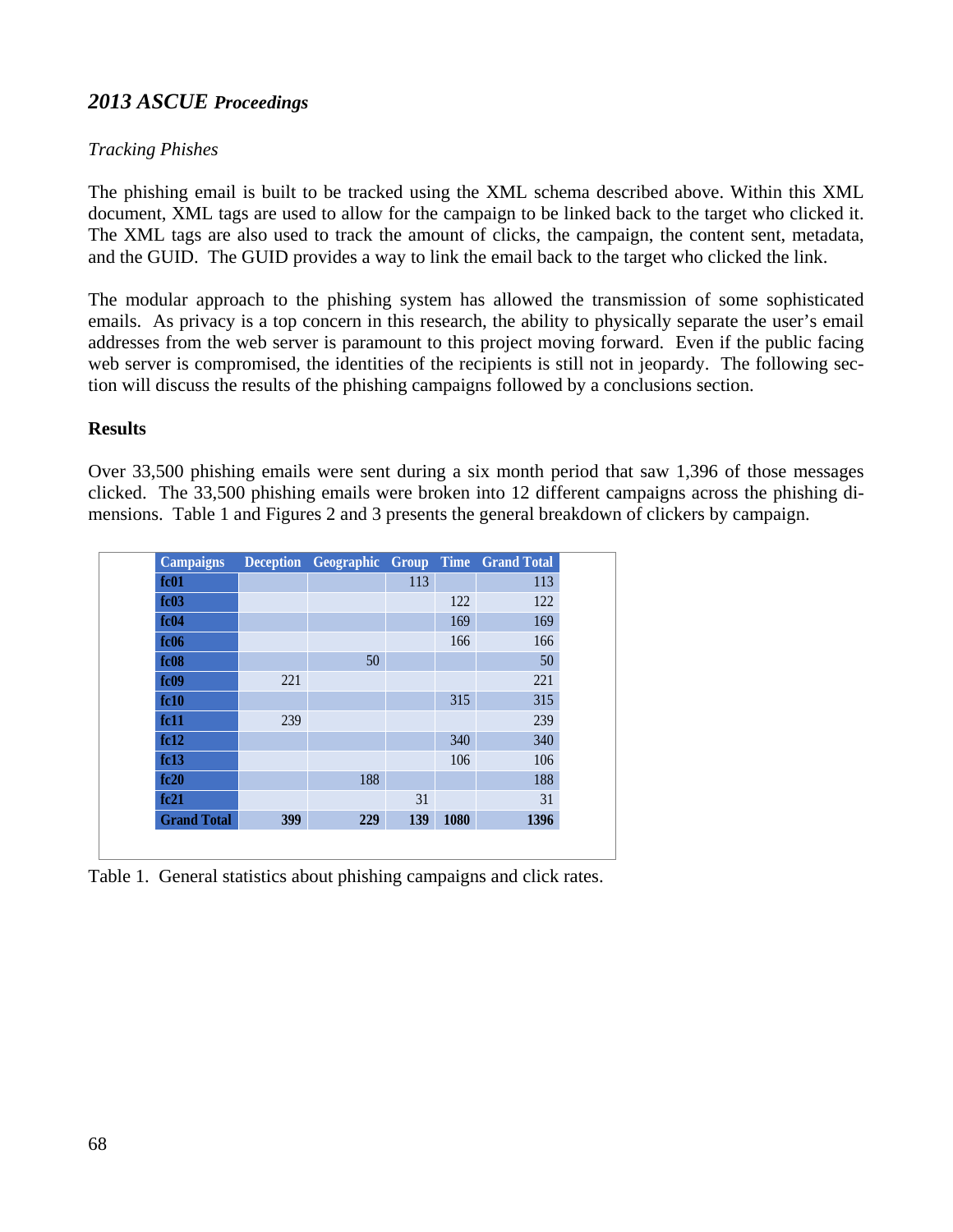

Figure 2. General statistics about phishing campaigns and click rates.



Figure 3. Click rates by dimension attribute. Note, campaigns fc12 and fc13 did not have capture attribute information.

An evaluation of people that clicked on multiple campaigns was also performed. This group was dubbed 'Addicted Clickers' and is represented in Figure 4.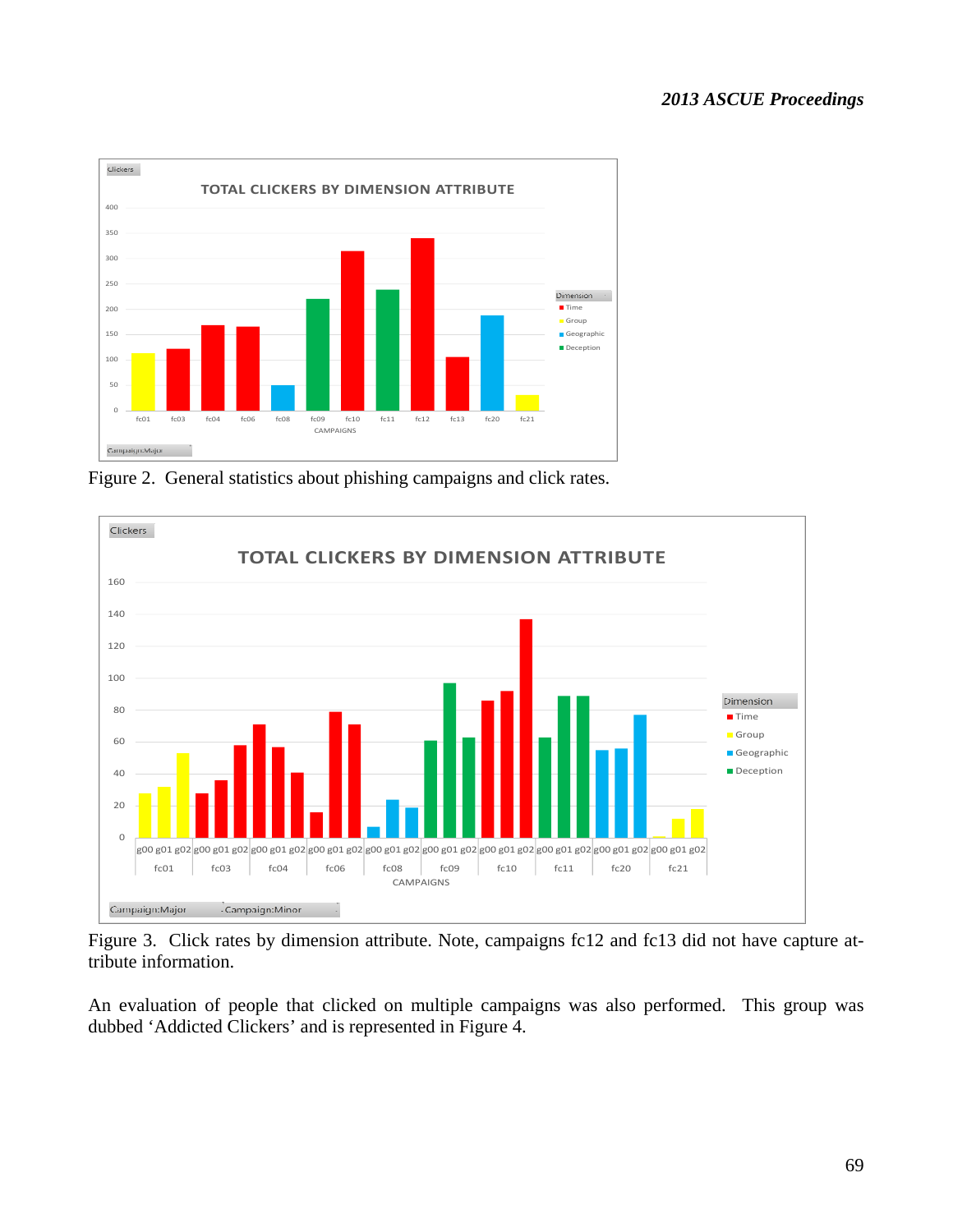

Figure 4. Number of people that clicked on multiple campaigns.

The following section discusses conclusions drawn from the phishing matrix data, some lessons learned from the project, and future works.

## **Conclusions and Future Work**

People love to click on phishing emails. At the inception of the project, a baseline email was sent out that just said 'Click Here'. 183 people did. 15% of the target population clicked on two or more phishing emails. The most effective dimension was Time followed closely by Deception. Of all the campaigns, the one campaign that generated the most clicks was a phishing email sent at the end of a month stating that a system upgrade has caused issues with their direct deposit. Not only did this set the record for clicks, but as our landing page for our clickers was a 404 error, many concerned people called the payroll department in a panic because the website was 'down'.

As seen in Figure 3, many of the campaigns did not show much of a clicker variation between the medium and high attribute messages, and in campaign 4 the low message had the highest click rate. More phishing needs to be conducted within each of the 4 dimensions to get a better understanding of why this is.

Future areas that will be evaluated include the addition of a Greed dimension. This dimension will accompany the current 4 other dimensions and focus on campaigns around winning a prize, super sales occurring, or others attributing factors where the victim perceives some type of financial reward from clicking. Another area that will be researched is the enrichment of the current dataset with user demographic data. The ability to categorize clickers by age, gender, race, employment position, and salary will give greater insight into the data and what groups are clicking the phishing messages. Finally, starting in the fall, the project will expand to include 65,000 student email accounts.

The phishing architecture will be overhauled to enable a larger set of phishing emails to be sent. Data on campaigns that ask the users for their userID and password need to be investigated. The system will also be enhanced to monitor phishing email that has been forwarded to others. For example, if there is a phish about breaking news, do people forward those messages to others.